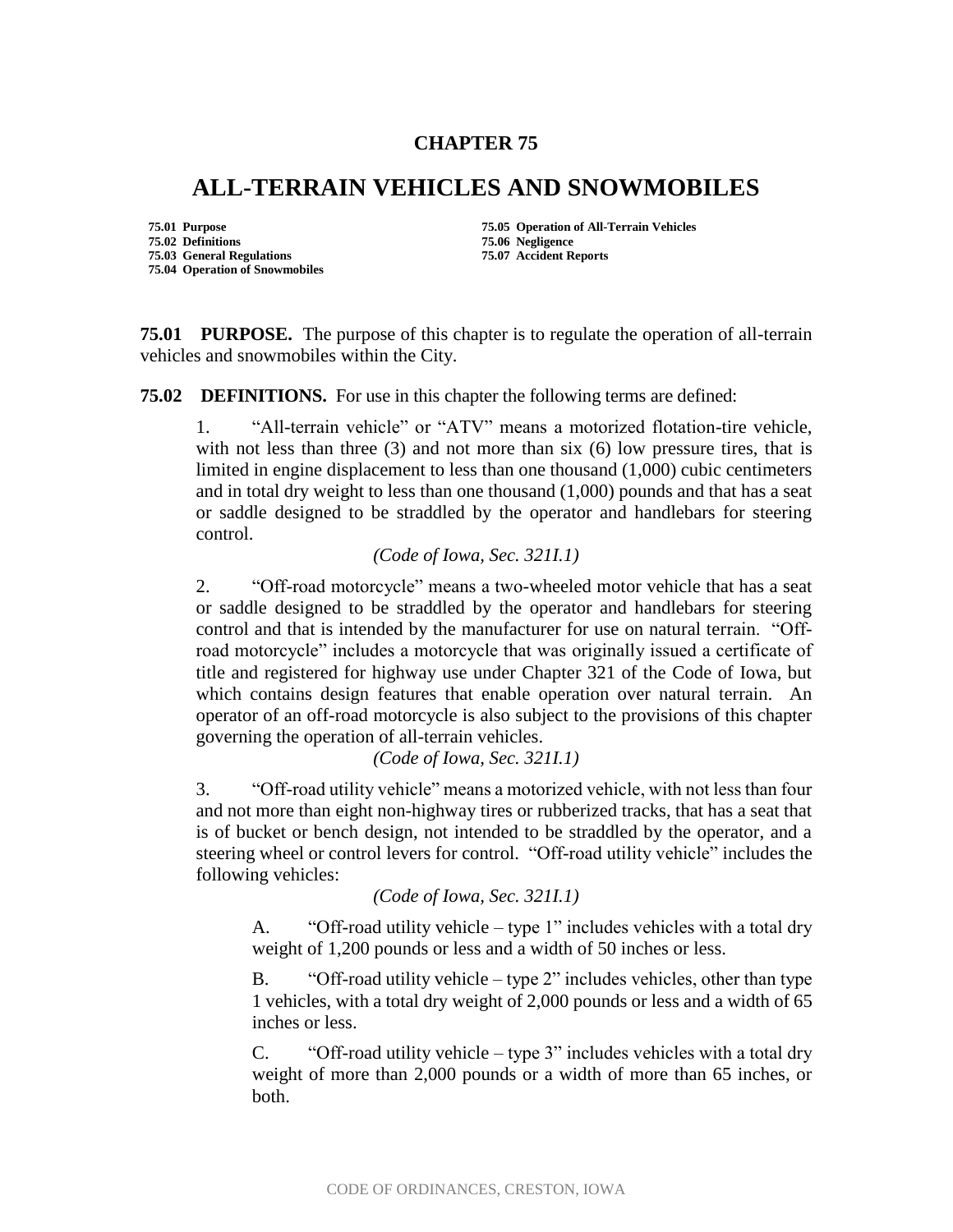An operator of an off-road utility vehicle is also subject to the provisions of this chapter governing the operation of all-terrain vehicles.

## *(Ord. 15-155 – Oct. 14 Supp.)*

4. "Snowmobile" means a motorized vehicle weighing less than one thousand (1,000) pounds which uses sled-type runners or skis, endless belt-type tread with a width of forty-eight (48) inches or less, or any combination of runners, skis or tread, and is designed for travel on snow or ice. "Snowmobile" does not include an allterrain vehicle which has been altered or equipped with runners, skis, belt-type tracks or treads.

*(Code of Iowa, Sec. 321G.1)*

**75.03 GENERAL REGULATIONS**. No person shall operate an ATV, off-road motorcycle or off-road utility vehicle within the City in violation of Chapter 321I of the Code of Iowa or a snowmobile within the City in violation of the provisions of Chapter 321G of the Code of Iowa or in violation of rules established by the Natural Resource Commission of the Department of Natural Resources governing their registration, equipment and manner of operation.

*(Code of Iowa, Ch. 321G & Ch. 321I)*

**75.04 OPERATION OF SNOWMOBILES.** The operators of snowmobiles shall comply with the following restrictions as to where snowmobiles may be operated within the City:

1. Streets. Snowmobiles shall be operated only upon streets which have not been plowed during the snow season and on the following streets for the purpose of getting in and out of the City:

A. Cedar Street from the north City limits to the underpass, then Chestnut Street to Highway 34;

B. Prairie Street from Cedar Street to Lincoln Street;

C. Lincoln Street from Highway 25 to Adams Street; west on Adams Street to west City limits;

D. East McKinley Park Road from Adams Street to south City limits;

E. South Cherry Street from Fremont Street to south City limits;

F. Fremont Street from South Chestnut Street to New York Avenue; north to Adams Street; Adams Street west to City limits; and

G. Townline Street from Cedar Street to Osage Street.

H. On any other street by the utilization of the shortest and most direct route from a point of origin to one of the streets set out above or from one of the streets set out above to a point of destination.

*(Code of Iowa, Sec. 321G.9[4a])*

2. Exceptions. Snowmobiles may be operated on prohibited streets only under the following circumstances: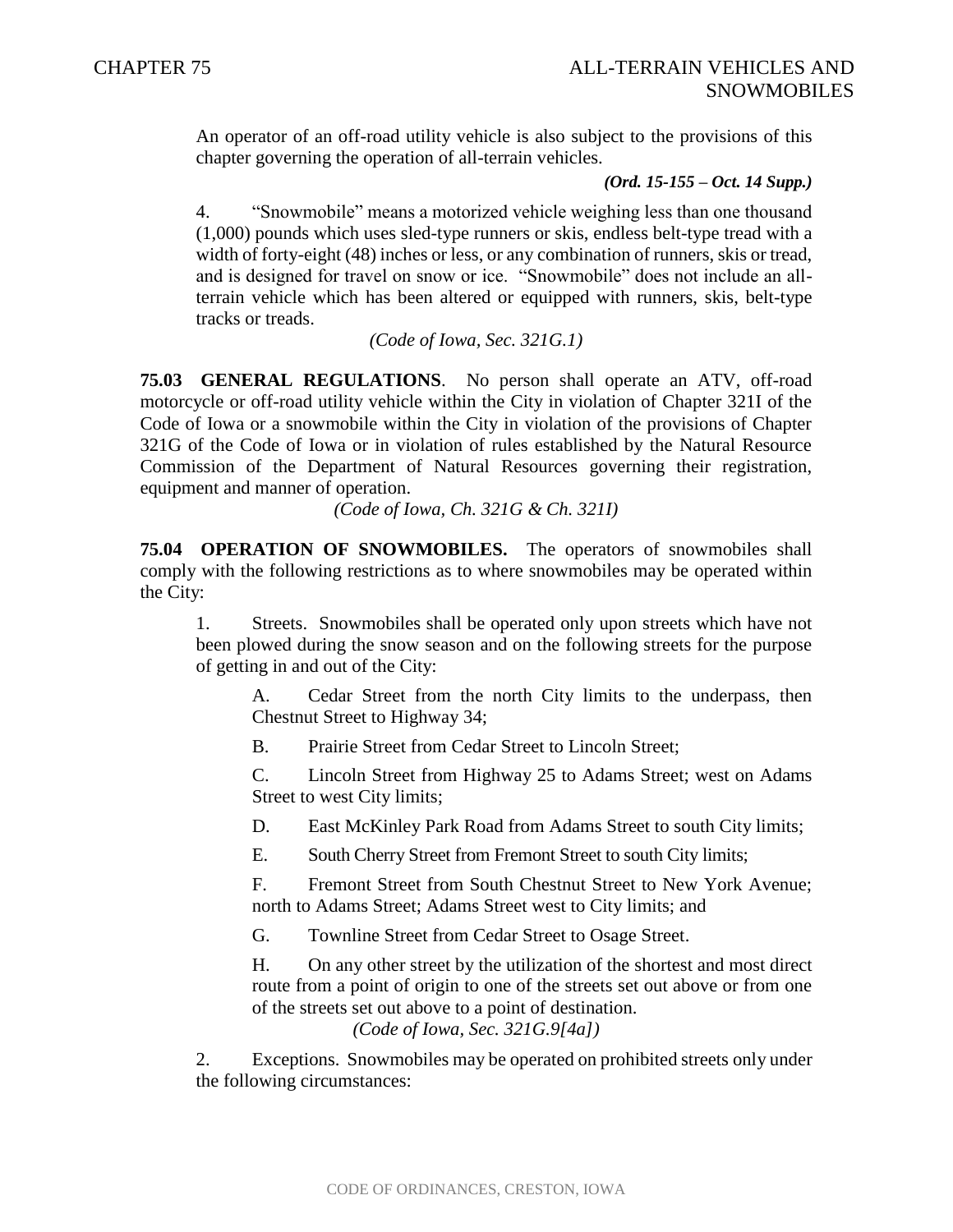A. Emergencies. Snowmobiles may be operated on any street in an emergency during the period of time when and at locations where snow upon the roadway renders travel by conventional motor vehicles impractical.

*(Code of Iowa, Sec. 321G.9[4c])*

B. Direct Crossing. Snowmobiles may make a direct crossing of a prohibited street provided all of the following occur:

(1) The crossing is made at an angle of approximately ninety degrees (90°) to the direction of the street and at a place where no obstruction prevents a quick and safe crossing;

(2) The snowmobile is brought to a complete stop before crossing the street;

(3) The driver yields the right-of-way to all on-coming traffic which constitutes an immediate hazard; and

(4) In crossing a divided street, the crossing is made only at an intersection of such street with another street.

*(Code of Iowa, Sec. 321G.9[2])*

3. Railroad Right-of-way. Snowmobiles shall not be operated on an operating railroad right-of-way. A snowmobile may be driven directly across a railroad rightof-way only at an established crossing and notwithstanding any other provisions of law may, if necessary, use the improved portion of the established crossing after yielding to all oncoming traffic.

*(Code of Iowa, Sec. 321G.13[1h])*

4. Trails. Snowmobiles shall not be operated on all-terrain vehicle trails except where so designated.

*(Code of Iowa, Sec. 321G.9[4f])*

5. Parks and Other City Land. Snowmobiles shall not be operated in any park, playground or upon any other City-owned property without the express permission of the City. A snowmobile shall not be operated on any City land without a snow cover of at least one-tenth of one inch.

6. Sidewalk or Parking. Snowmobiles shall not be operated upon the public sidewalk or that portion of the street located between the curb line and the sidewalk or property line commonly referred to as the "parking" except for purposes of crossing the same to a public street upon which operation is authorized by this chapter.

**75.05 OPERATION OF ALL-TERRAIN VEHICLES.** The operators of ATVs shall comply with the following restrictions as to where ATVs may be operated within the City: